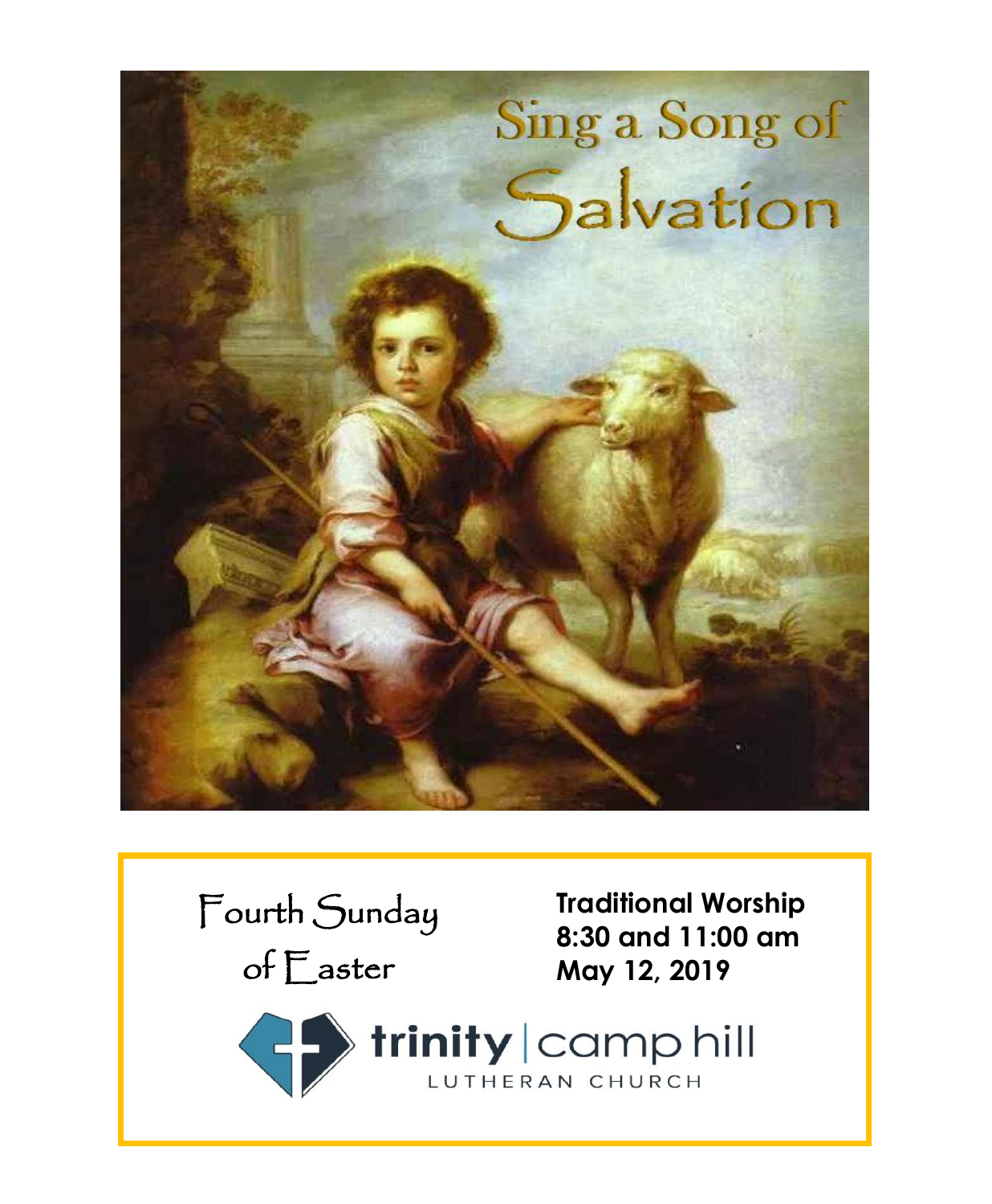

*Welcome to Trinity Lutheran Church! Please sign the red Worship Witness booklet to record your attendance with us this day. Then pass the booklet to the worshipers beside you in your row. If you are a guest, name tags are available for you to wear---we would be delighted to greet you by name. Hearing assistance devices and large print bulletins are available from an usher.*

#### **about today's service**

The gift of new life, of eternal life, is the gift of the risen Christ. It is the promise of Jesus. It was true for Dorcas in Joppa. It was true for those "who have come out of the great ordeal" in the Revelation vision. It is true for us and for all the baptized: Surely goodness and mercy shall follow me all the days of my life, and I will dwell in the house of the Lord forever.

**P: Presiding Minister A: Assisting Minister L: Lector C: Congregation**

# + **Gathering** +

Prelude: (8:30) "Day of Arising" Dave Mackie

- 1. "Build an Arky!"
- 2. "Twosies, Twosies!"
- 3. "The Rain Storm"
- 4. "Rained for Forty Daysies"
- 5. "The Sun Came Out…."
- 6. "…and Dried Up the Landy"
- 7. "Rise and Shine"

Youth Bells

Welcome

[Stand]

(11:00) "Arky, Arky" arr. Tammy Waldrop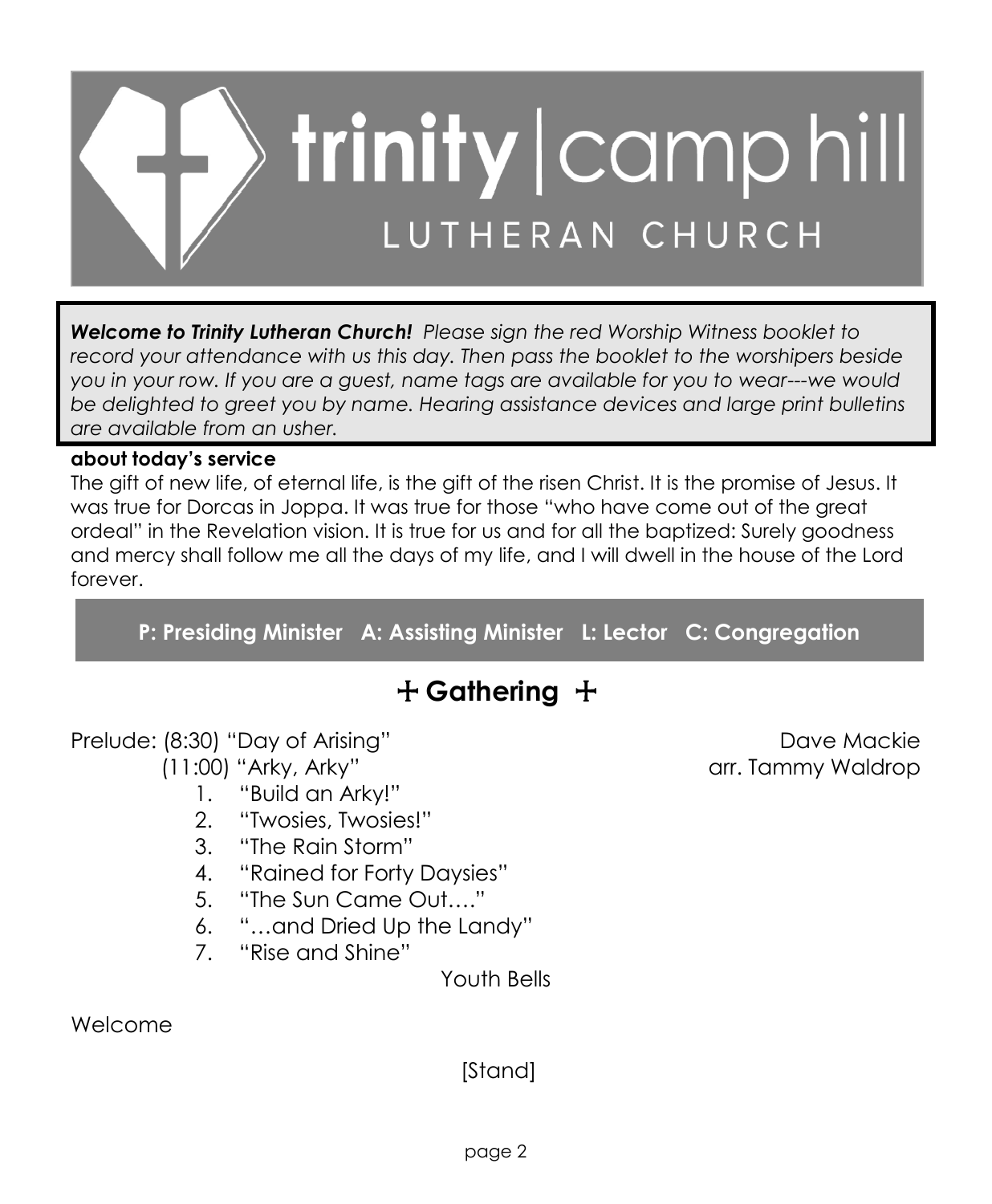Confession and Forgiveness

- P: Blessed be the holy Trinity,  $\pm$  one God, who forgives all our sin, whose mercy endures forever.
- **C: Amen.**
- P: Almighty God, to whom all hearts are open, all desires known, and from whom no secrets are hid: cleanse the thoughts of our hearts by the inspiration of your Holy Spirit, that we may perfectly love you and worthily magnify your holy name, through Jesus Christ our Lord.
- **C: Amen.**
- P: Let us confess our sin in the presence of God and of one another.

*Silence is kept for reflection.*

- P: Gracious God,
- **C: have mercy on us. We confess that we have turned from you and given ourselves into the power of sin. We are truly sorry and humbly repent. In your compassion forgive us our sins, known and unknown, things we have done and things we have failed to do. Turn us again to you, and uphold us by your Spirit, so that we may live and serve you in newness of life through Jesus Christ, our Savior and Lord. Amen.**
- P: God, who is rich in mercy, loved us even when we were dead in sin, and made us alive together with Christ. By grace you have been saved. In the name of + Jesus Christ, your sins are forgiven. Almighty God strengthen you with power through the Holy Spirit, that Christ may live in your hearts through faith.
- **C: Amen.**

*(11:00) Please turn and face the processional cross as it enters our midst.*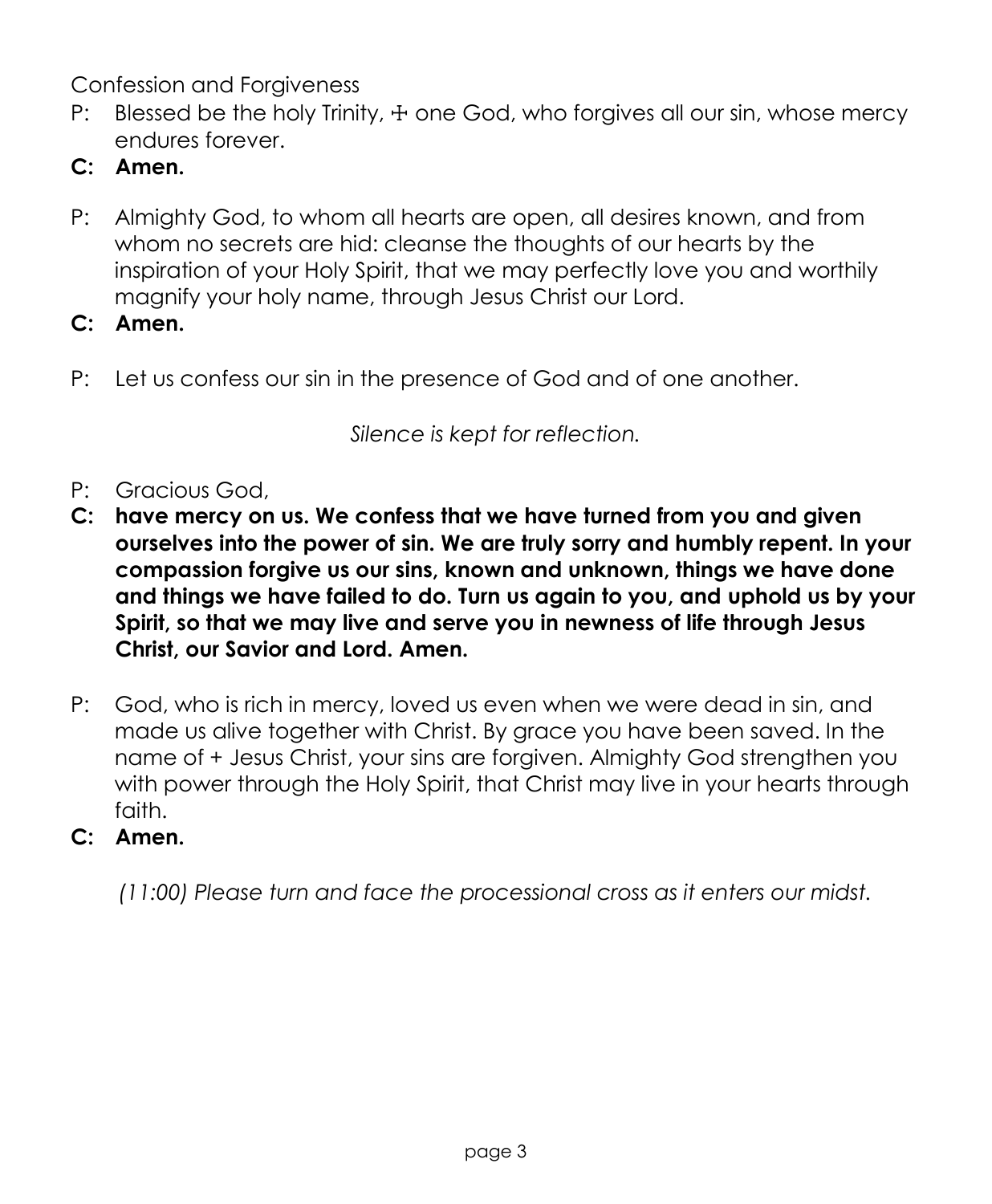

Greeting

- P: The grace of our Lord Jesus Christ, the love of God, and the communion of the Holy Spirit be with you all.
- **C: And also with you.**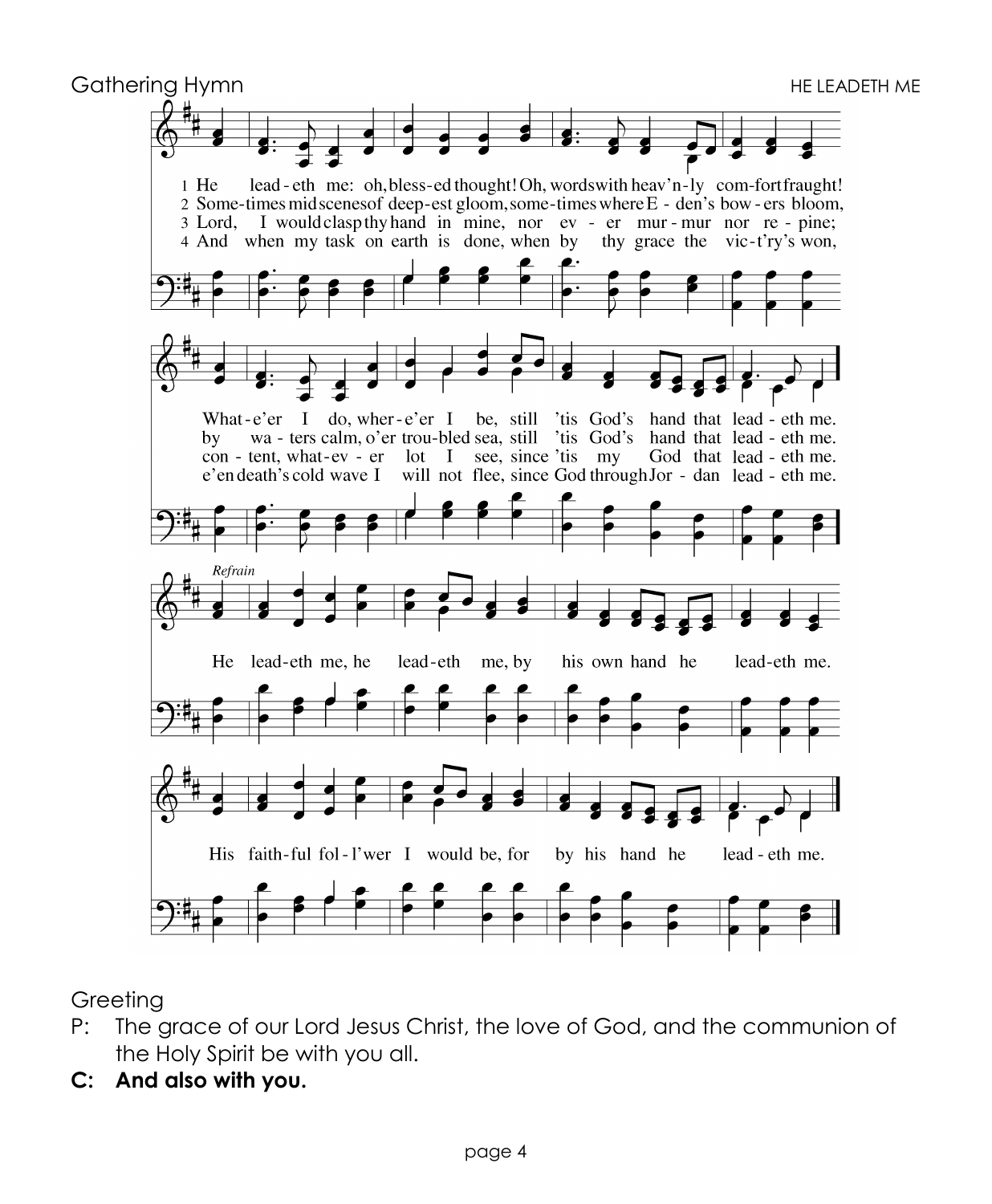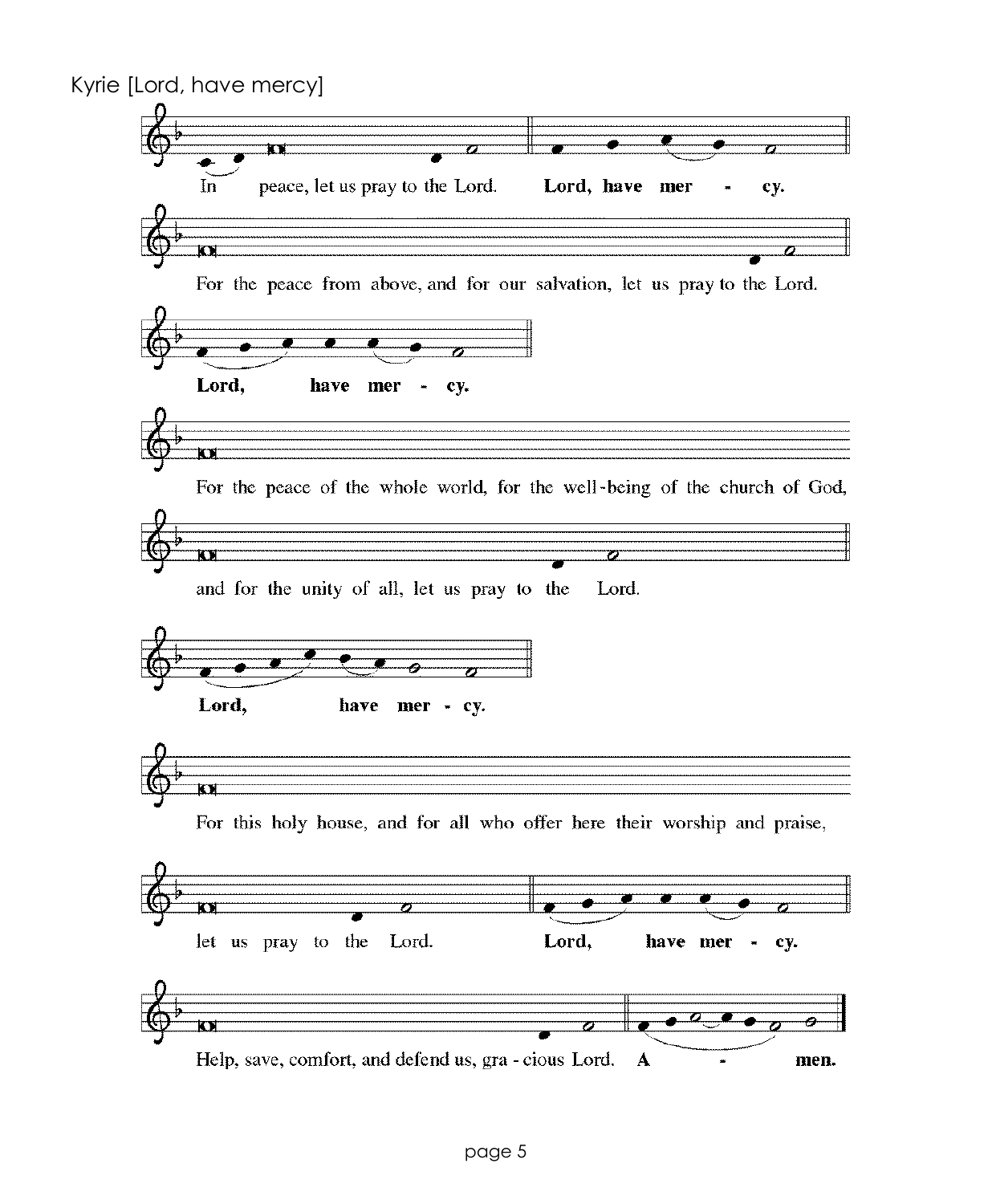#### Hymn of Praise

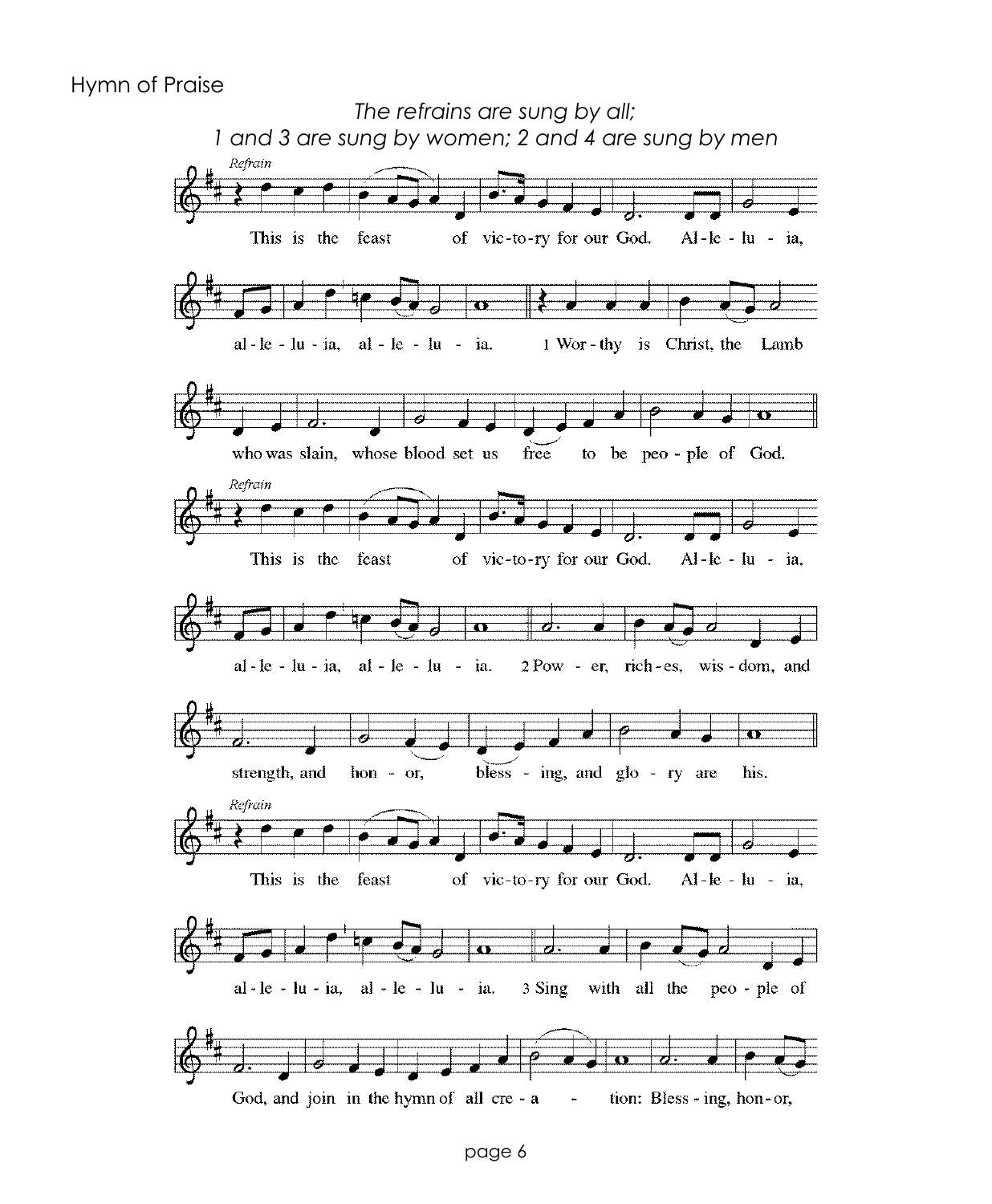

Prayer of the Day

- P: The Lord be with you.
- **C: And also with you.**
- P: O God of peace, you brought again from the dead our Lord Jesus Christ, the great shepherd of the sheep. By the blood of your eternal covenant, make us complete in everything good that we may do your will, and work among us all that is well-pleasing in your sight, through Jesus Christ, our Savior and Lord, who lives and reigns with you and the Holy Spirit, one God, now and forever.
- **C: Amen.**

[Sit]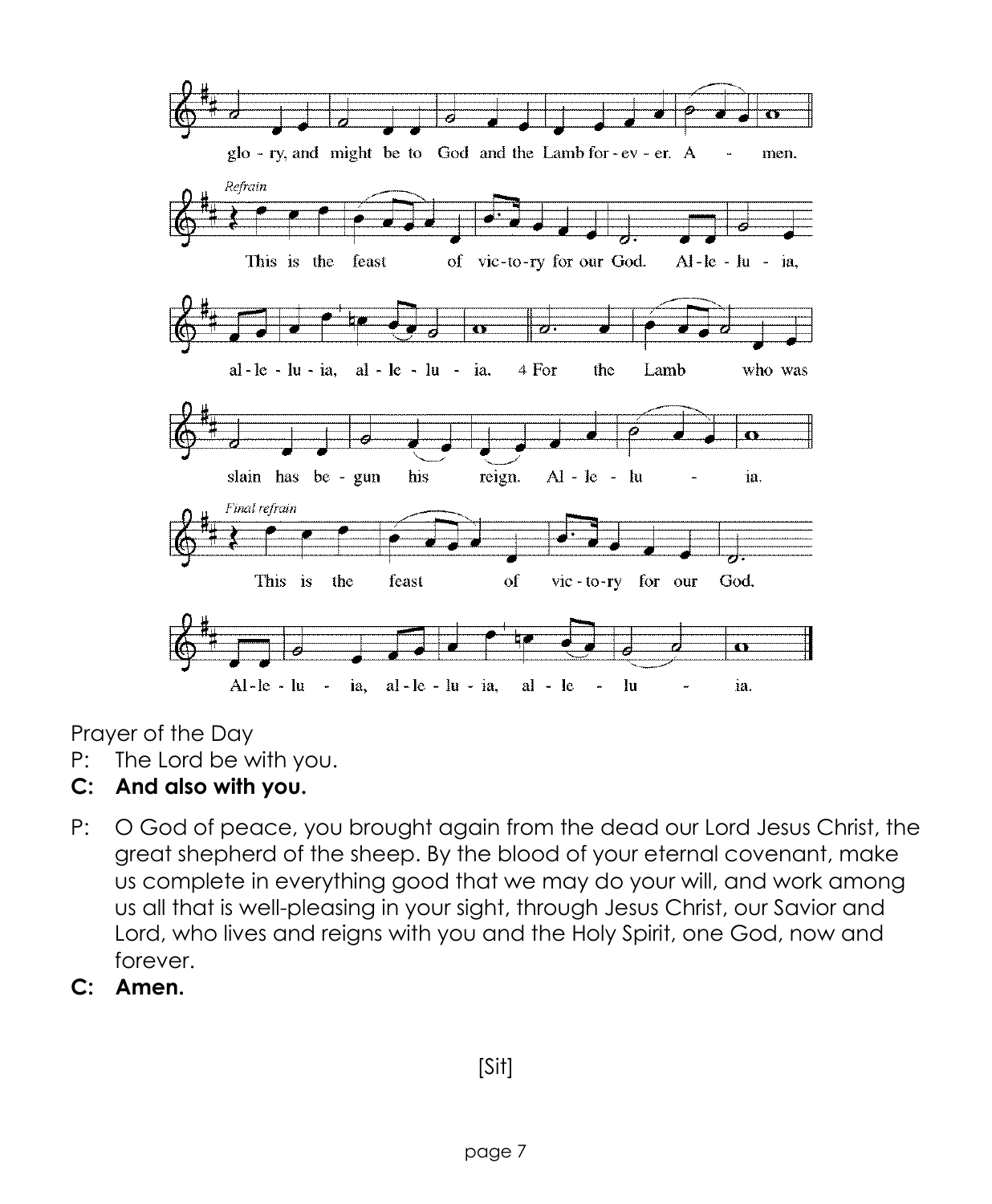# + **Word** +

#### First Reading **Acts 9:36-43**

*Dorcas was a faithful and devoted woman of charity in the community of Joppa. Her kindness and her work with clothing was well-known, especially to the widows in town. When she fell ill and died, Peter raised her back to life through the power of prayer.*

36Now in Joppa there was a disciple whose name was Tabitha, which in Greek is Dorcas. She was devoted to good works and acts of charity. <sup>37</sup>At that time she became ill and died. When they had washed her, they laid her in a room upstairs. <sup>38</sup>Since Lydda was near Joppa, the disciples, who heard that Peter was there, sent two men to him with the request, "Please come to us without delay." <sup>39</sup>So Peter got up and went with them; and when he arrived, they took him to the room upstairs. All the widows stood beside him, weeping and showing tunics and other clothing that Dorcas had made while she was with them. <sup>40</sup>Peter put all of them outside, and then he knelt down and prayed. He turned to the body and said, "Tabitha, get up." Then she opened her eyes, and seeing Peter, she sat up. <sup>41</sup>He gave her his hand and helped her up. Then calling the saints and widows, he showed her to be alive. <sup>42</sup>This became known throughout Joppa, and many believed in the Lord. <sup>43</sup>Meanwhile he stayed in Joppa for some time with a certain Simon, a tanner.

- L: The word of the Lord.
- **C: Thanks be to God.**

Psalm for the Day Psalm 23

*The assisting minister will sing the refrain, then the congregation will sing it.*



- A: <sup>1</sup>The Lord | is my shepherd; I shall not | be in want.
- **C: <sup>2</sup>The Lord makes me lie down | in green pastures and leads me be- | side still waters.**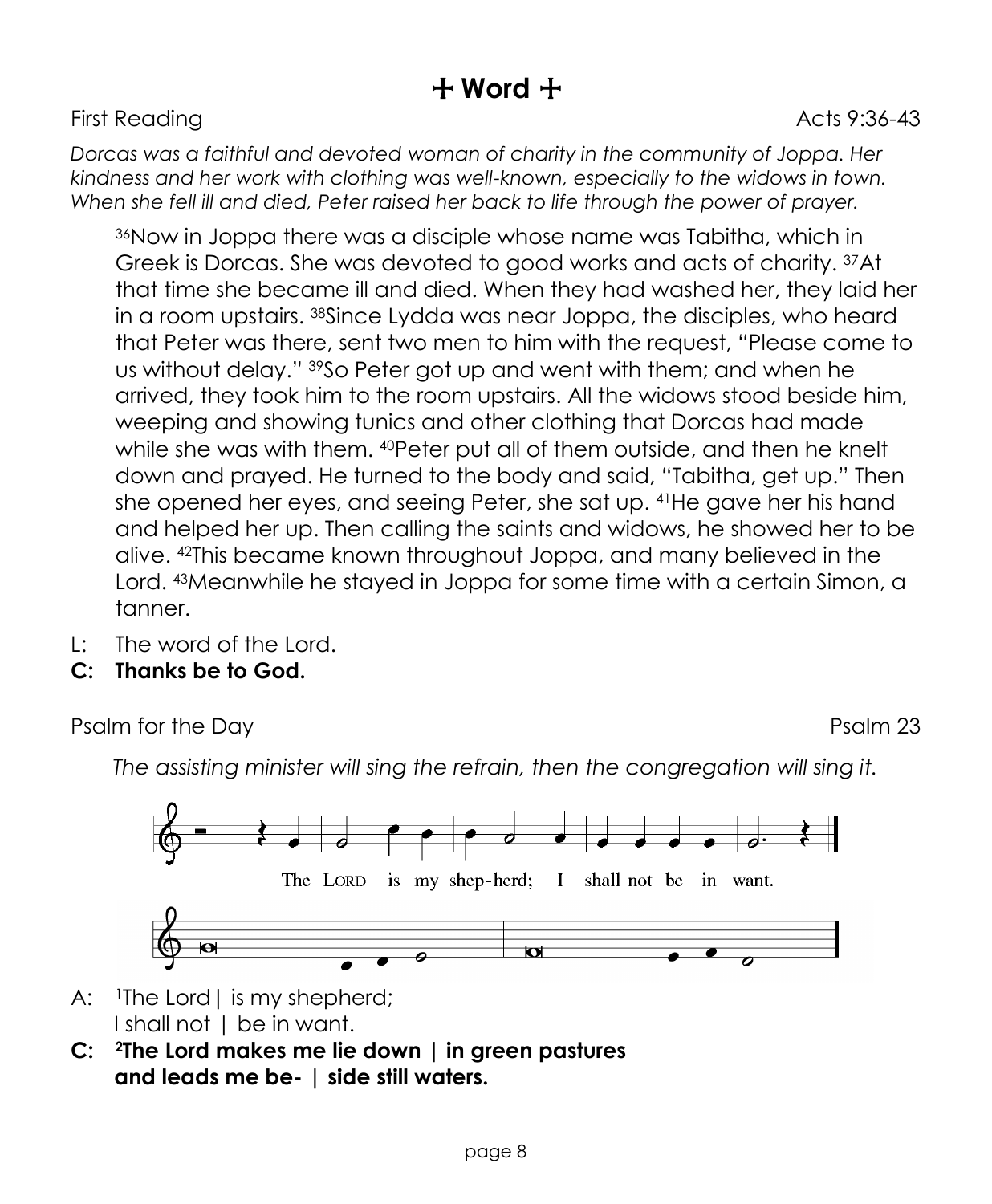- A: <sup>3</sup>You restore my | soul, O Lord, and guide me along right pathways | for your name's sake.
- **C: <sup>4</sup>Though I walk through the valley of the shadow of death, I shall | fear no evil;**

**for you are with me; your rod and your staff, they | comfort me.**

## **Refrain**

- A: <sup>5</sup>You prepare a table before me in the presence | of my enemies; you anoint my head with oil, and my cup is | running over.
- **C: <sup>6</sup>Surely goodness and mercy shall follow me all the days | of my life, and I will dwell in the house of the | Lord forever.**

## **Refrain**

Second Reading Revelation 7:9-17

*Christ is the shepherd who leads his faithful to springs of the water of life. Christ is also the lamb who vanquishes sin and suffering, in whose blood the saints have washed their robes and made them white.*

<sup>9</sup>After this I looked, and there was a great multitude that no one could count, from every nation, from all tribes and peoples and languages, standing before the throne and before the Lamb, robed in white, with palm branches in their hands. <sup>10</sup>They cried out in a loud voice, saying, "Salvation belongs to our God who is seated on the throne, and to the Lamb!" <sup>11</sup>And all the angels stood around the throne and around the elders and the four living creatures, and they fell on their faces before the throne and worshiped God, <sup>12</sup>singing, "Amen! Blessing and glory and wisdom and thanksgiving and honor and power and might be to our God forever and ever! Amen." 13Then one of the elders addressed me, saying, "Who are these, robed in white, and where have they come from?" 14I said to him, "Sir, you are the one that knows." Then he said to me, "These are they who have come out of the great ordeal; they have washed their robes and made them white in the blood of the Lamb. <sup>15</sup>For this reason they are before the throne of God, and worship him day and night within his temple, and the one who is seated on the throne will shelter them. <sup>16</sup>They will hunger no more, and thirst no more; the sun will not strike them, nor any scorching heat; <sup>17</sup>for the Lamb at the center of the throne will be their shepherd, and he will guide them to springs of the water of life, and God will wipe away every tear from their eyes."

- L: The word of the Lord.
- **C: Thanks be to God.**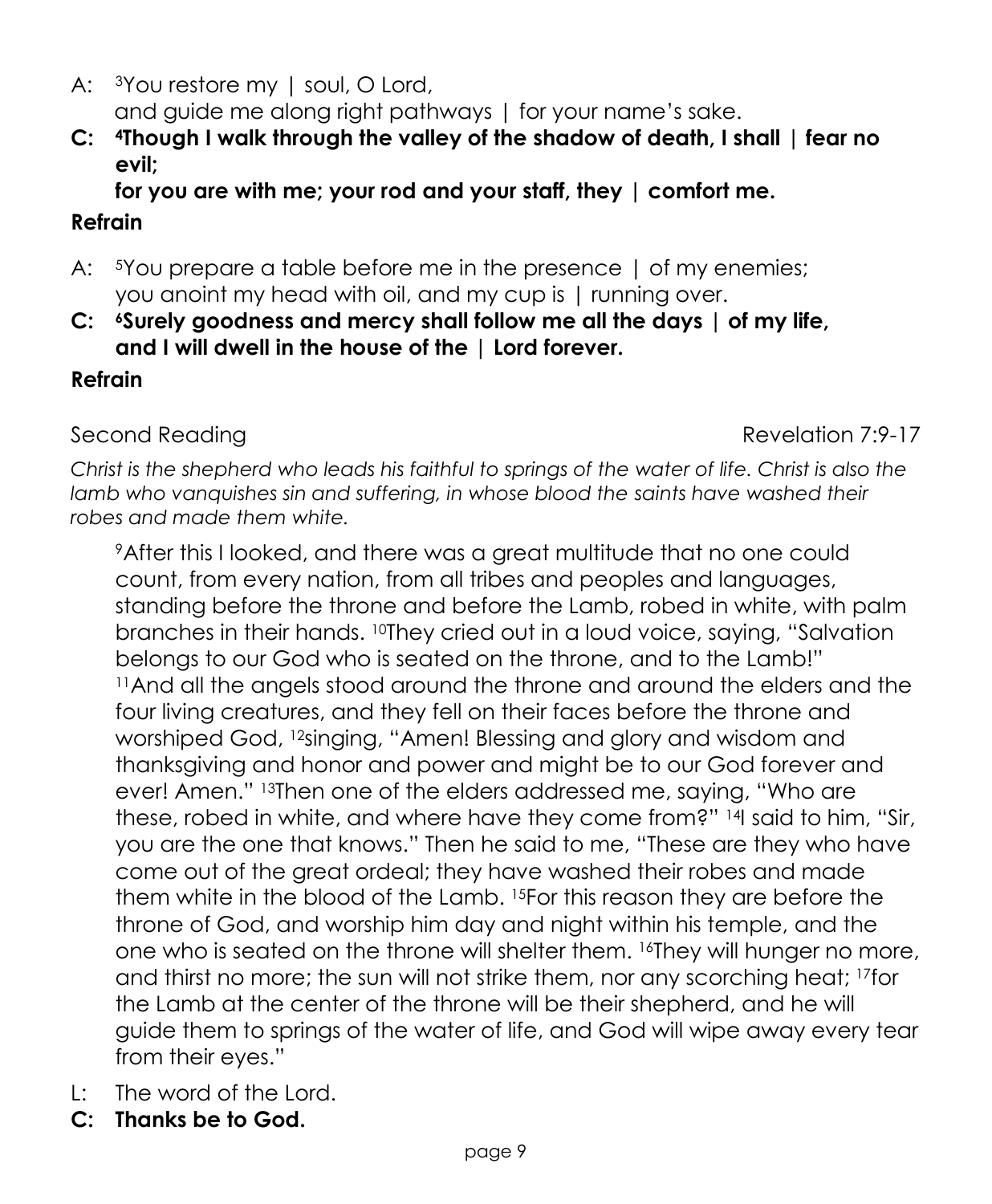Anthem: (8:30) "Taste and See" and the settlement of the settlement of the settlement of the settlement of the settlement of the settlement of the settlement of the settlement of the settlement of the settlement of the set

*Taste and see, taste and see the goodness of the Lord. Oh, taste and see, taste and see the goodness of the Lord, of the Lord.*

*I will bless the Lord at all times. Praise shall always be on my lips; my soul shall glory in the Lord; for God has been so good to me.* 

*Glorify the Lord with me. Together let us all praise God's name. I* called the Lord, who answered me; from all my troubles I was set free.

*Worship the Lord, all you people. You'll want for nothing if you ask. Taste and see that the Lord is good; in God we need put all our trust.*  Chris Mirocco, soloist

#### (11:00) My Shepherd Will Supply My Need Mack Wilberg

*My Shepherd will supply my need, Jehovah is His name; In pastures fresh he makes me feed beside the living stream. He brings my wandering spirit back when I forsake His ways, and leads me, for His mercy*=*s sake, in paths of truth and grace. When I walk through the shades of death, Thy presence is my stay; One word of Thy supporting breath drives all my fears away. Thy hand, in sight of all my foes, doth still my table spread; My cup with blessings overflows, Thine oil anoints my head. The sure provisions of my God attend me all my days; Oh, may Thy house be mine abode and all my work be praise. There would I find a settled rest while others go and come; No more a stranger or a guest, but like a child at home.* Chancel Choir; Marsha Burkett, oboe; Sara Lobaugh, flute

Children's Message

[Stand]

## Gospel Procession:

*Turn to face the cross as it moves to the midst of God's people.*

**All people that on earth do dwell, sing to the Lord with cheerful voice; him serve with mirth, his praise forth tell; come ye before him and rejoice.**

- P: The holy gospel according to St. John, the  $10<sup>th</sup>$  chapter.
- **C: Glory to you, O Lord.**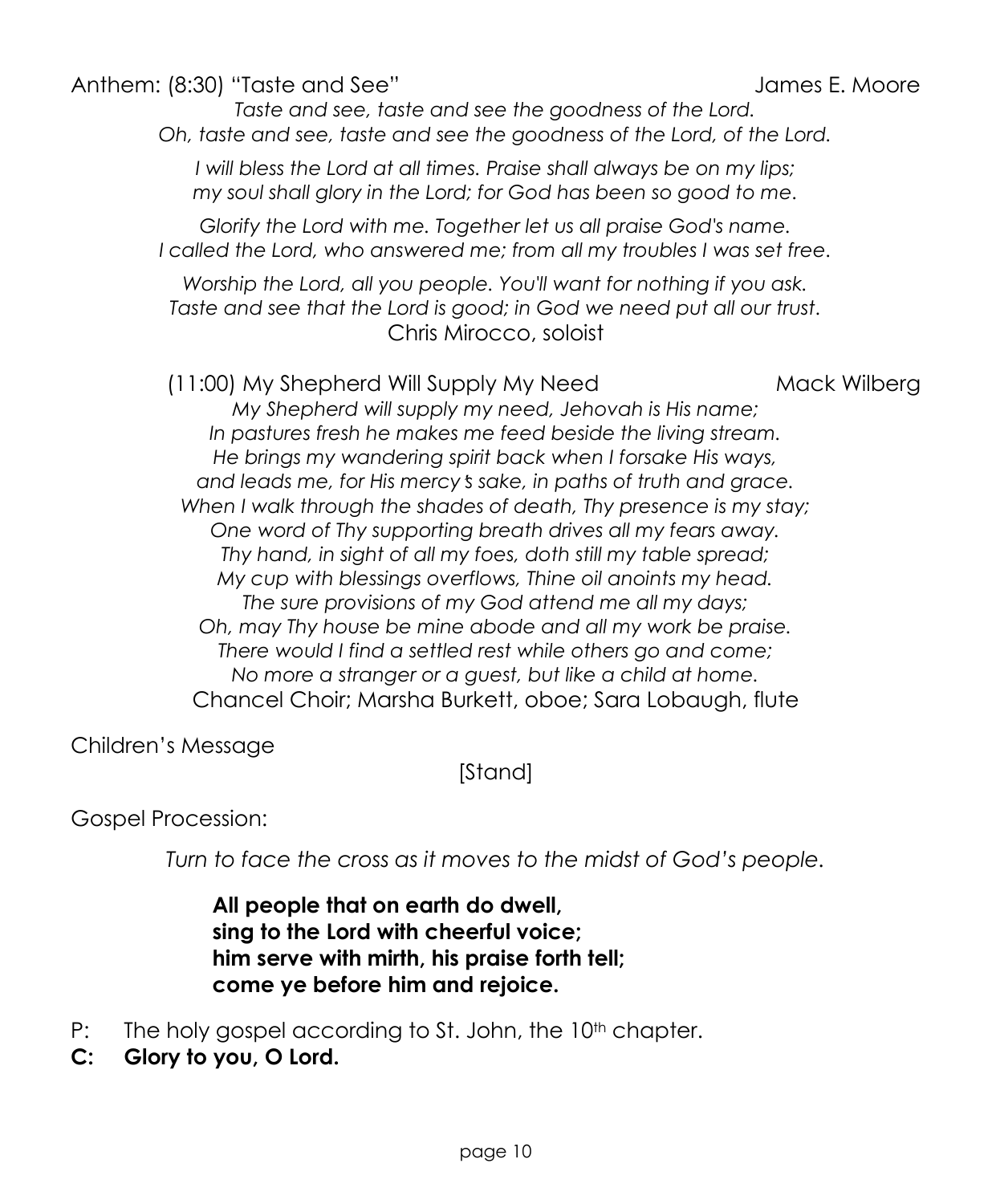*Jesus responds to questions about his identity with the remarkable claim that he and the Father are one. Those who understand this are his sheep; they hear his voice, follow, and will never be snatched from his hand.*

<sup>22</sup>At that time the festival of the Dedication took place in Jerusalem. It was winter, <sup>23</sup>and Jesus was walking in the temple, in the portico of Solomon. <sup>24</sup>So the Jews gathered around him and said to him, "How long will you keep us in suspense? If you are the Messiah, tell us plainly." <sup>25</sup>Jesus answered, "I have told you, and you do not believe. The works that I do in my Father's name testify to me; <sup>26</sup>but you do not believe, because you do not belong to my sheep. <sup>27</sup>My sheep hear my voice. I know them, and they follow me. <sup>28</sup>I give them eternal life, and they will never perish. No one will snatch them out of my hand. <sup>29</sup>What my Father has given me is greater than all else, and no one can snatch it out of the Father's hand. <sup>30</sup>The Father and I are one."

- P: The gospel of the Lord.
- **C: Praise to you, O Christ.**

*Sing as the procession returns:*

**Know that the Lord is God indeed; without our aid he did us make. We are his folk, he doth us feed, and for his sheep he doth us take.**

[Sit]

Sermon: "Sing a Song of Salvation" entity and the Pastor John Brock

[Stand]

#### Nicene Creed

**We believe in one God, the Father, the Almighty, maker of heaven and earth, of all that is, seen and unseen.** 

**We believe in one Lord, Jesus Christ, the only Son of God, eternally begotten of the Father, God from God, Light from Light, true God from true God, begotten, not made, of one Being with the Father; through him all things were made. For us and for our salvation he came down from heaven, was incarnate of the Holy Spirit and the virgin Mary and became truly human.**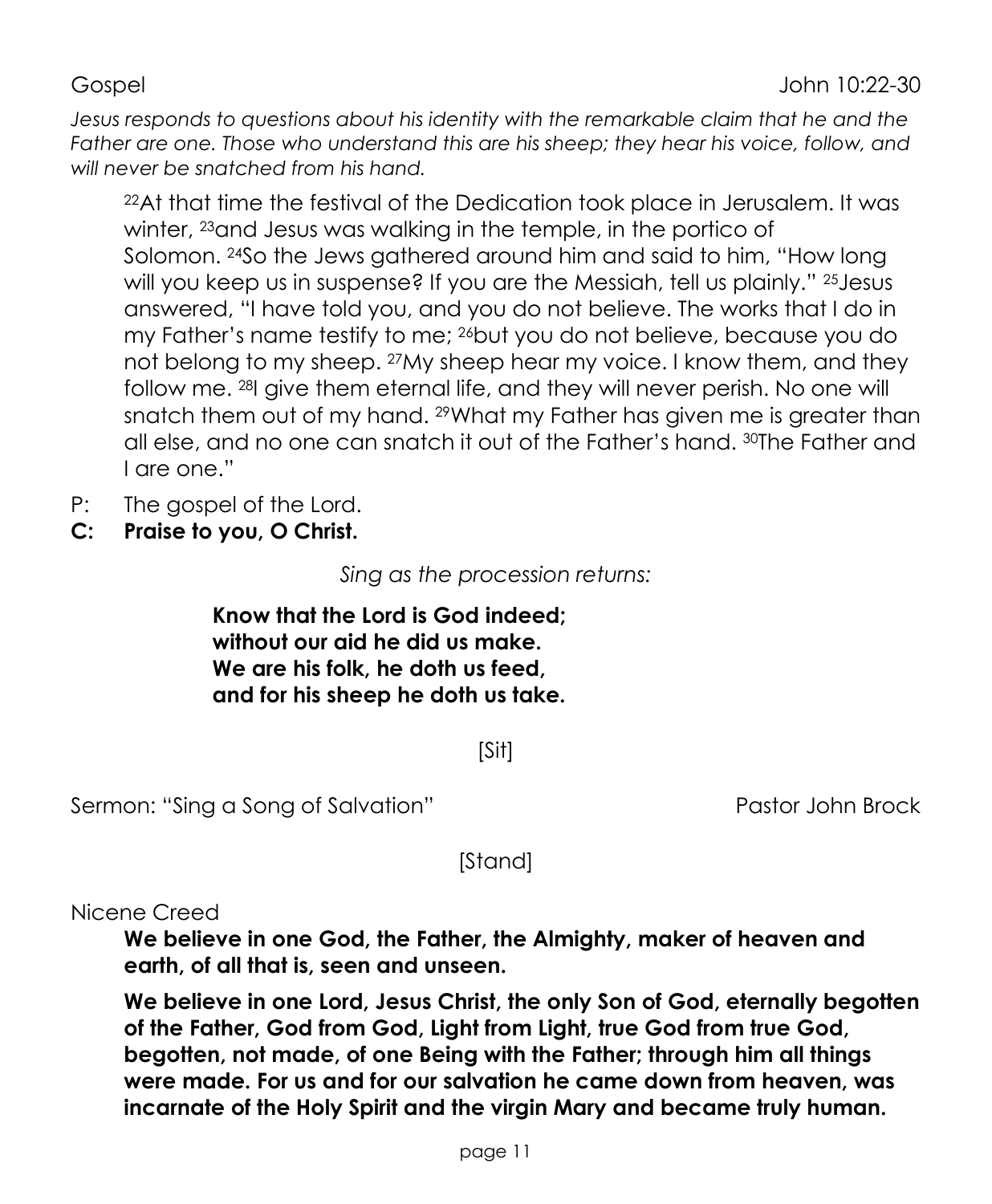**For our sake he was crucified under Pontius Pilate; he suffered death and was buried. On the third day he rose again in accordance with the scriptures; he ascended into heaven and is seated at the right hand of the Father. He will come again in glory to judge the living and the dead, and his kingdom will have no end.**

**We believe in the Holy Spirit, the Lord, the giver of life, who proceeds from the Father and the Son, who with the Father and the Son is worshiped and glorified, who has spoken through the prophets. We believe in one holy catholic and apostolic church. We acknowledge one baptism for the**  forgiveness of sins. We look for the  $+$  resurrection of the dead, and the life of **the world to come. Amen.**

Prayers of Intercession

*Each petition ends:*

- A: Hear us, O God.
- **C: Your mercy is great.**

Prayer Response



+ **Meal** +

Peace

- P: The peace of Christ be with you always.
- **C: And also with you.**

[Sit]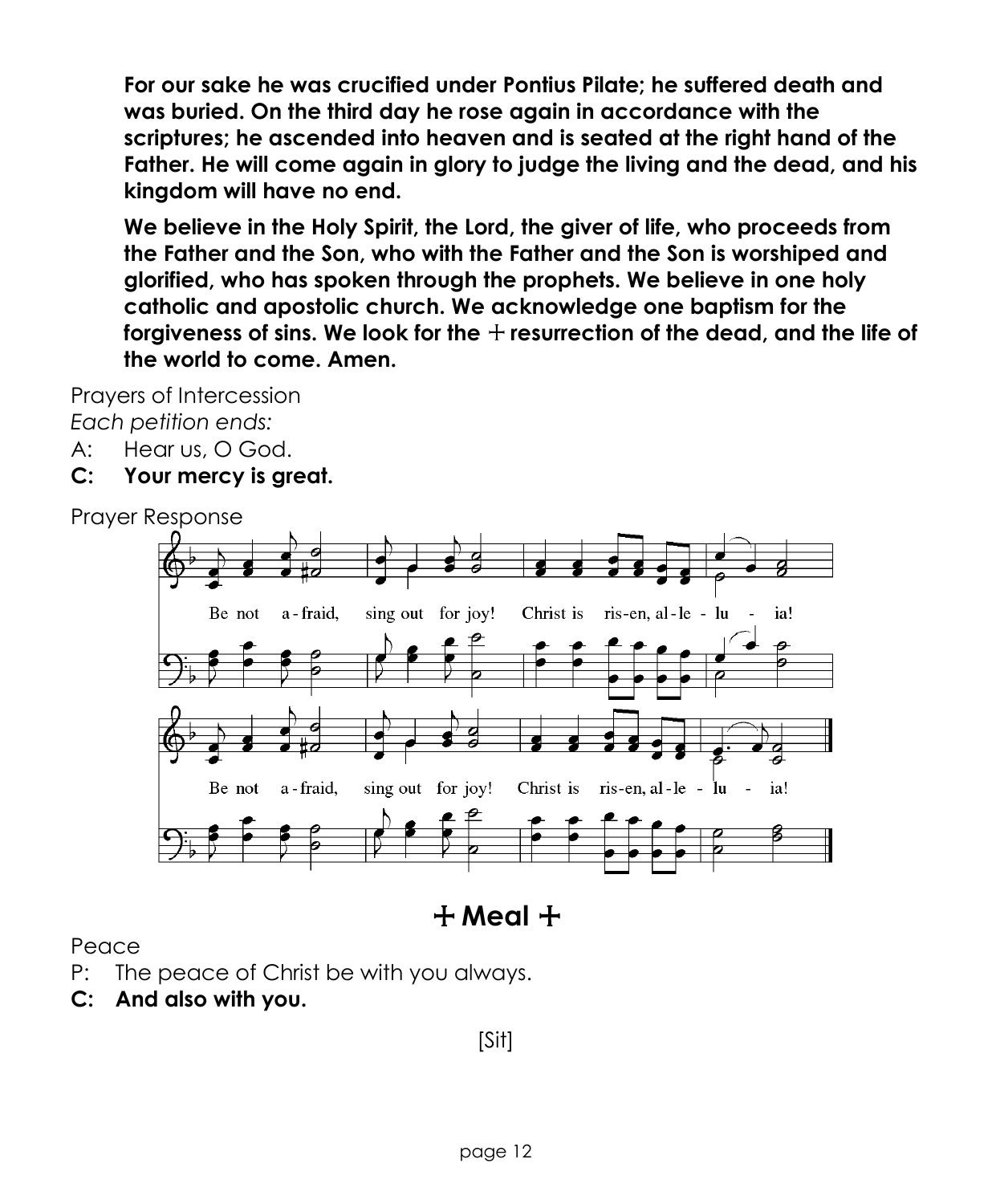**Offering** 

Optional giving methods: Use the Give+ app on your mobile device • Use the Giving Station in the Gathering Space • Text an amount to 717-963-2281 (be sure to use a "\$") • Use the "DONATE" button on our website and e-blasts

Worship Witness: *(Please sign booklet and return to center aisle.*



[Stand]

Offering Prayer

- A: Let us pray. Risen One,
- **C: as you broke bread with the disciples on the shore, meet us now in this meal. Nourish us to follow you, using our gifts to feed the hungry and tend the weary, and all for your love's sake. Amen.**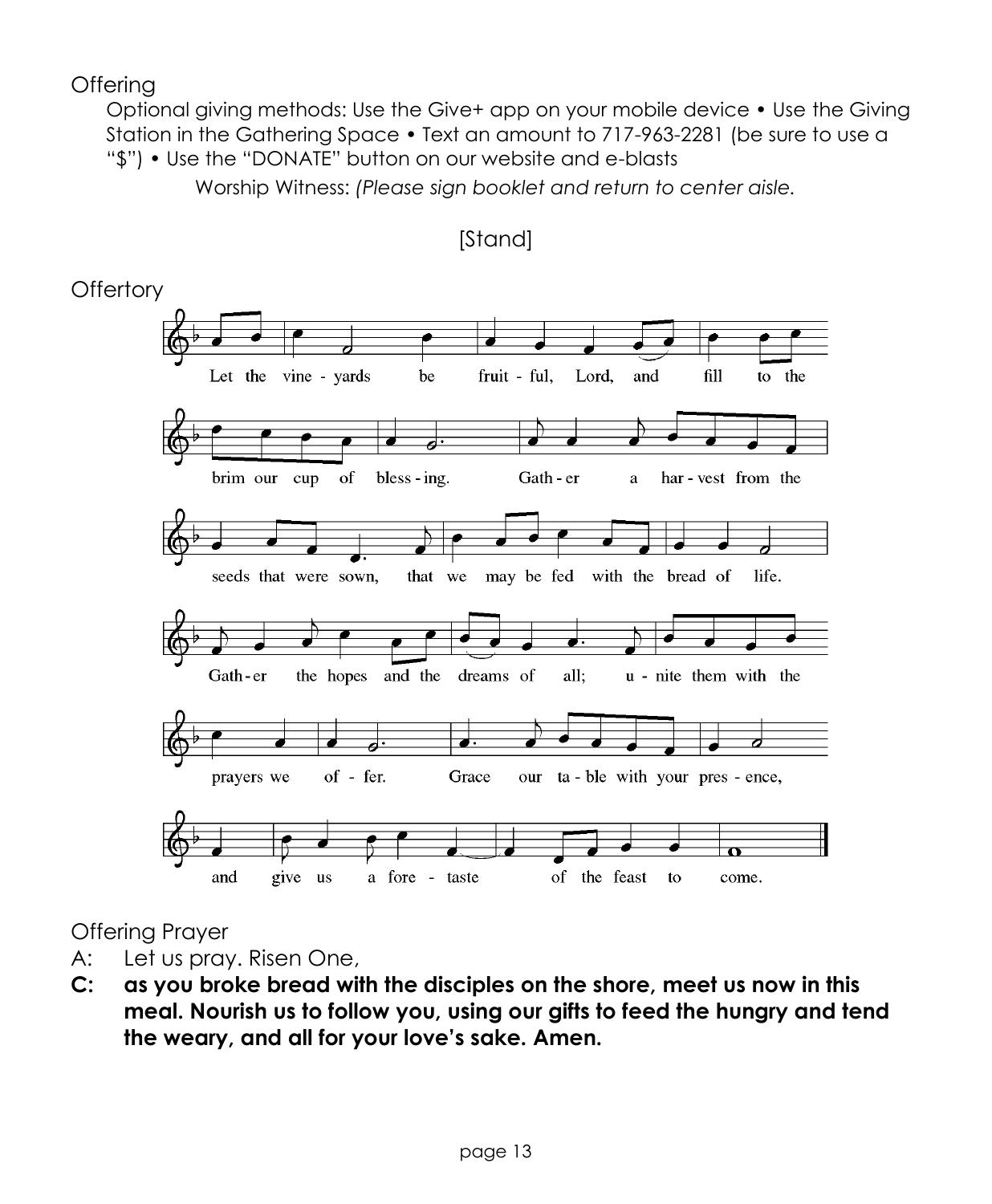Great Thanksgiving



Proper Preface

P: It is indeed right, our duty and our joy ... we praise your name and join their unending hymn:

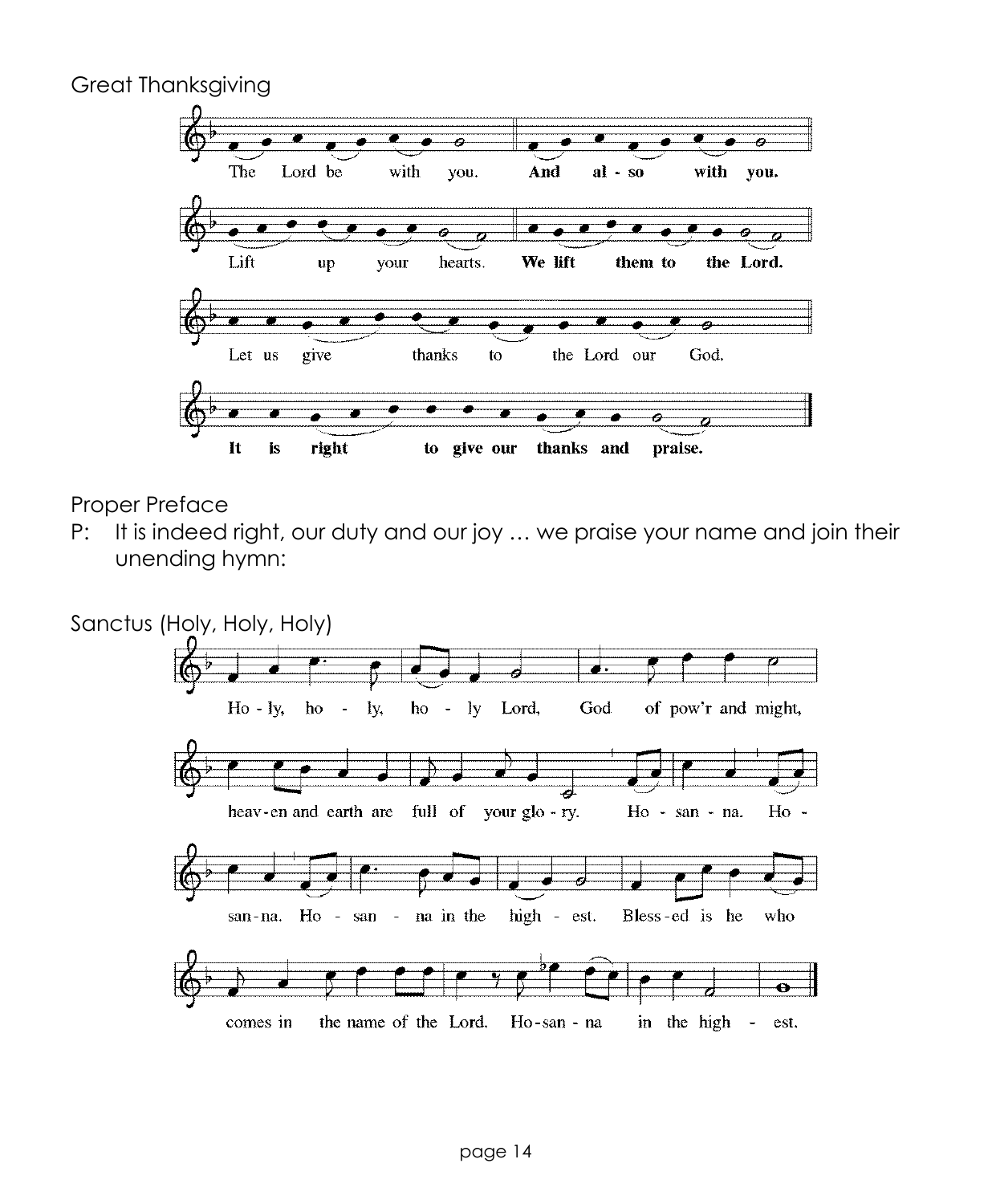Eucharistic Prayer

P: Joy and gladness are our song, redeeming God, for in your conquest of death we see the destiny of every hope in you. Come among us in the power of your Holy Spirit, that your children may be blessed with power and grace, and that this bread and cup may become for us the body and blood of your Son Jesus Christ;

*In the night in which he was betrayed, our Lord Jesus took bread, and gave thanks; broke it, and gave it to his disciples, saying: Take and eat; this is my body, given for you. Do this for the remembrance of me.*

*Again, after supper, he took the cup, gave thanks, and gave it for all to drink, saying: This cup is the new covenant in my blood, shed for you and for all people for the forgiveness of sin. Do this for the remembrance of me.* 

P: Great is the mystery of faith.

## **C: Christ has died; Christ is risen; Christ will come again.**

- P: Hope and glory are our breath, merciful God, for you have rolled away the stones of despair and oppression, the stones of grief and fear, the stones of sin and death. Come and stand among us and breathe on us your peace, breathe on us your power, breathe on us your eternal life, that all who labor, all who stumble, all who hunger, and all who fall shall meet you in the breaking of the bread and be lifted up by your touch. Shape your church to be your risen body; make our scars beautiful like your scars, make our lives life-giving like your life, and make our communion holy with your saints, until you come again in glory and we eat with you in your kingdom, Father, Son and Holy Spirit, ever one God.
- **C: Amen.**

## The Lord's Prayer

**C: Our Father who art in heaven, hallowed be thy name, thy kingdom come, thy will be done, on earth as it is in heaven. Give us this day our daily bread; and forgive us our trespasses as we forgive those who trespass against us; and lead us not into temptation, but deliver us from evil. For thine is the kingdom, and the power, and the glory forever and ever. Amen.**

Invitation to Communion

- P: Come to the banquet, for all is now ready.
- **C: Fill us, Lord, with good things.**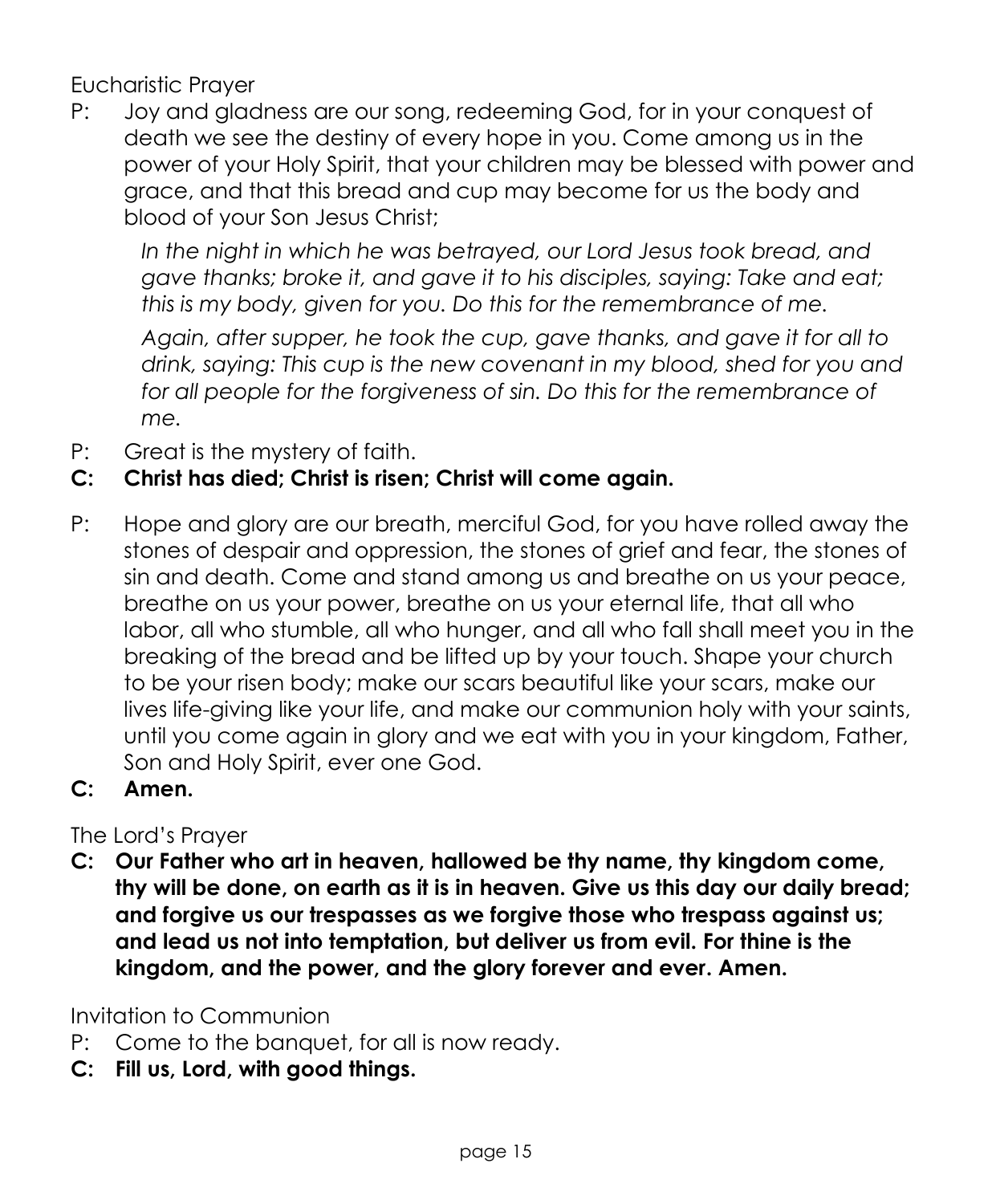

#### Distribution of Holy Communion

*We invite all Christians to the Lord's Table to celebrate the real presence of Christ in the*  Sacrament. Communion is by intinction. You will receive a wafer. Dip it in the chalice of *wine before consuming. You may then return to your seat or come to the altar rail for prayer. Children and adults who are not communing may come forward to receive a blessing. As a gesture of hospitality, we use dealcoholized wine (less than .5% alcohol). In addition, we offer gluten-free wafers, available upon request - please ask at the time of communion.* 

Anthem: "Taste and See" James E. Moore

*Taste and see, taste and see the goodness of the Lord. Oh, taste and see, taste and see the goodness of the Lord, of the Lord.*

*I will bless the Lord at all times. Praise shall always be on my lips; my soul shall glory in the Lord; for God has been so good to me.* 

*Glorify the Lord with me. Together let us all praise God's name. I* called the Lord, who answered me; from all my troubles I was set free.

*Worship the Lord, all you people. You'll want for nothing if you ask. Taste and see that the Lord is good; in God we need put all our trust.*  Chris Mirocco, soloist

Communion Hymn: 379

## [Stand]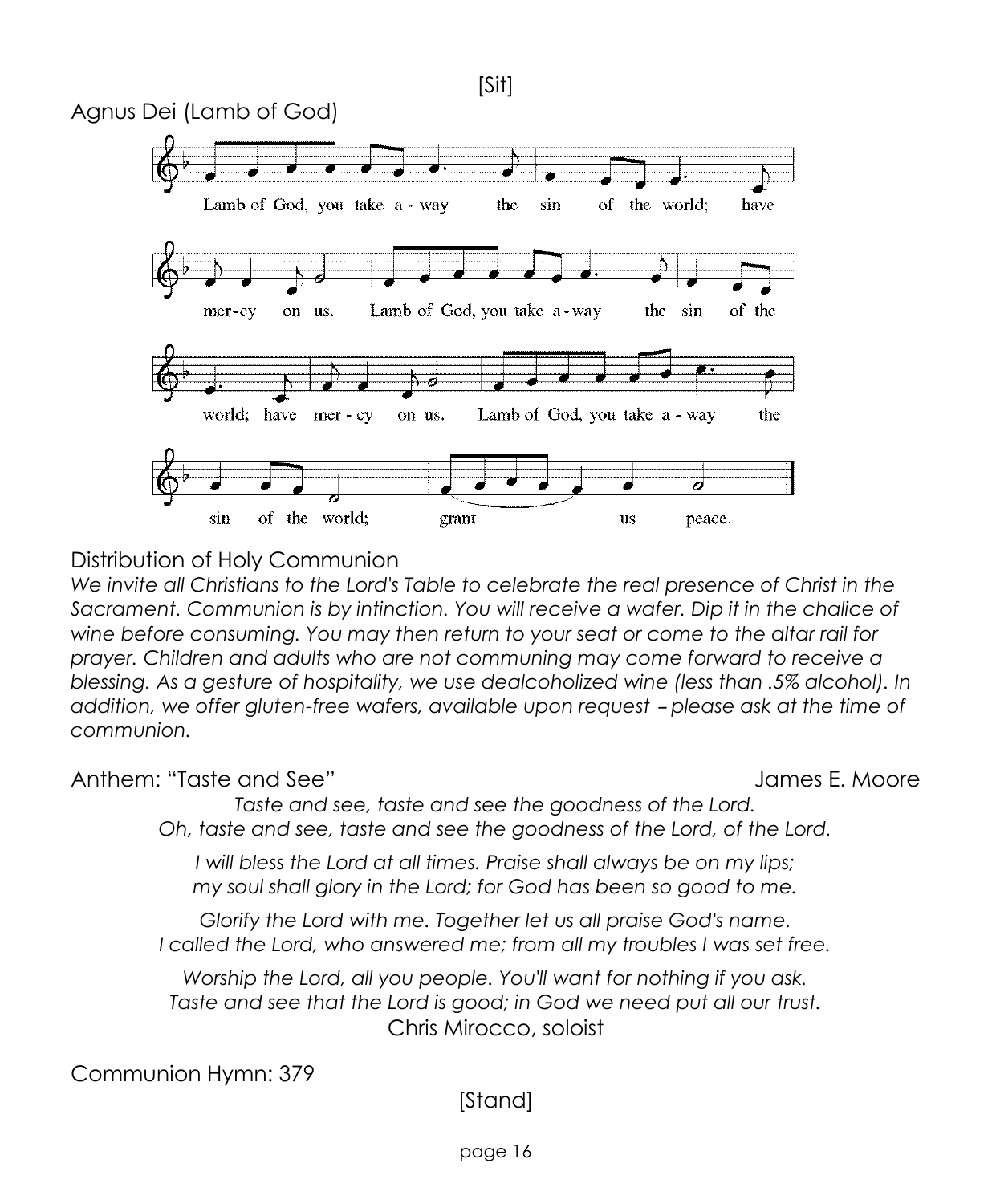Post Communion Blessing and Prayer

- P: The body and blood of our Lord Jesus Christ strengthen you and keep you in his arace.
- **C: Amen.**
- A: Let us pray. All powerful and ever-living God, in the Eucharist we celebrate the Mystery of Faith. By this Easter Sacrament, renew in us the gift of faith in the New Life it promises. We ask this through your Son, Jesus Christ our Lord, who lives and reigns with you and the Holy Spirit, one God, now and forever.
- **C: Amen.**

# + **Sending** +

Blessing

P: The blessing of the living God, Father,  $\pm$  Son, and Holy Spirit, surround and sustain you, keep you from harm, and fill you with courage.

**C: Amen.**

Sending Hymn No. 789: Savior, Like a Shepherd Lead Us BRADBURY

Dismissal

- P: You are the body of Christ raised up for the world. Go in peace. Share the good news. Alleluia!
- **C: Thanks be to God. Alleluia**

Postlude: "Allegro Giocoso" Sammartini

# Join us next week

+ + +

# Pastor Liz Frey "Glory, Glory, Hallelujah" Adult Bells (8:30 and 11) Chancel Choir (11:00)

**Portions of the service are reprinted from:** *Evangelical Lutheran Worship*, Copyright © 2006 Augsburg Fortress. *Sundays & Seasons*, Copyright © 2019 Augsburg Fortress. Used by permission of Augsburg Fortress License # 23686.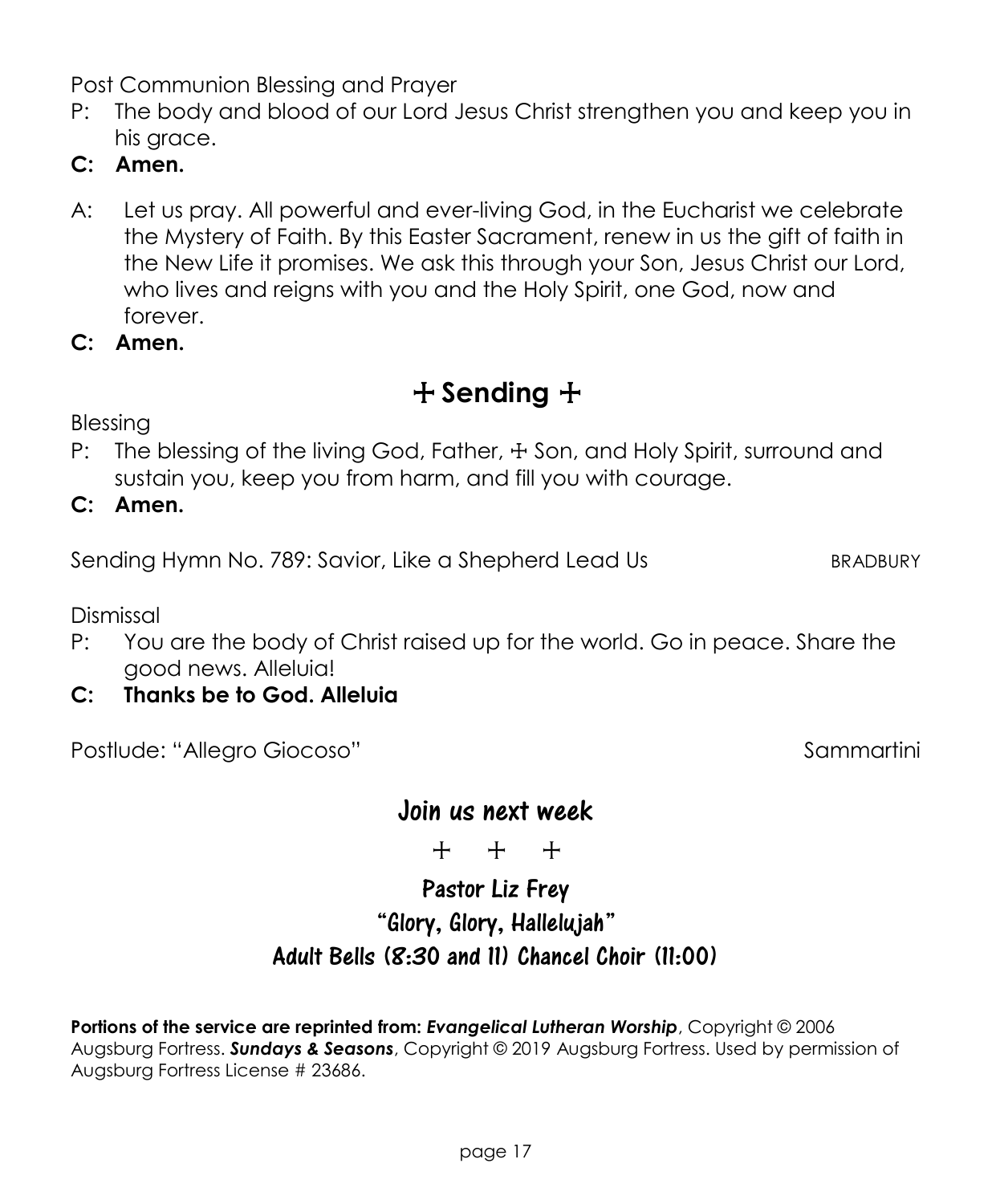## **worship leaders**

**Presiding Minister:** The Rev. Elizabeth E. Frey/ The Rev. John H. Brock

**Preacher:** The Rev. John H. Brock

**Assisting Minister:** (8:30) Nancy Martin; (11:00) Ron Livingston

**Lector:** (8:30) Myrl Busler; (11:00) Chris Mirocco

**Communion Assistants:** (8:30) Myrl Busler, David Harrington, Kathy Smeal; (11:00) Anne Greenlund, Karen Seivard, Grace Hoyt, Julie Stambaugh

**Acolyte:** (8:30) Nick Smeal

**Crucifer:** (11:00) Josh Easley

**Book Bearer:** (11:00) Jackson Seivard

**Soundboard:** (8:30) Jim Kincaid; (11:00) Rob Hoyt

**Greeters:** (8:30) Anne Stafford (head greeter) Ron Katzman, Kathy Powers, Gerry Gamber; (11:00) Keith Huntzinger (head greeter), Richard and Ardelle Barry, Jean Grandon

**Ushers:** Craig Erdman, Bob Foster (head ushers), Ints Abolins, Albert Amico, Daniel Drawbaugh, Clark Dromgold, Mitzi Jones, Steve Kauffman, Leora Kirkpatrick, Carol Lundquist, Dave Maser, Robert and Barbara Park, Jamey Pfaff, William Walters, Charlie Brophy

**Altar Care:** Holly Frymoyer, Grace Wallet, Grace Hoyt, Teresa Sheaffer , Karen Seivard

**Carillonneur:** Chris Mirocco

**Flower Delivery:** Linda Thompson and Rita Townsend

**Garden of Eatin':** (GOE I) Gretchen Brodie, Margaret Parker; (GOE II) Carol Peiffer, Julie Evanish

**Bulletin Artwork:** During the Easter season (through June 2), the bulletin covers feature fine art in the public domain. This week's cover shows "Christ the Good Shepherd" (1660), by Bartplome Esteban Murillo.

# **United and empowered to worship, connect, serve.**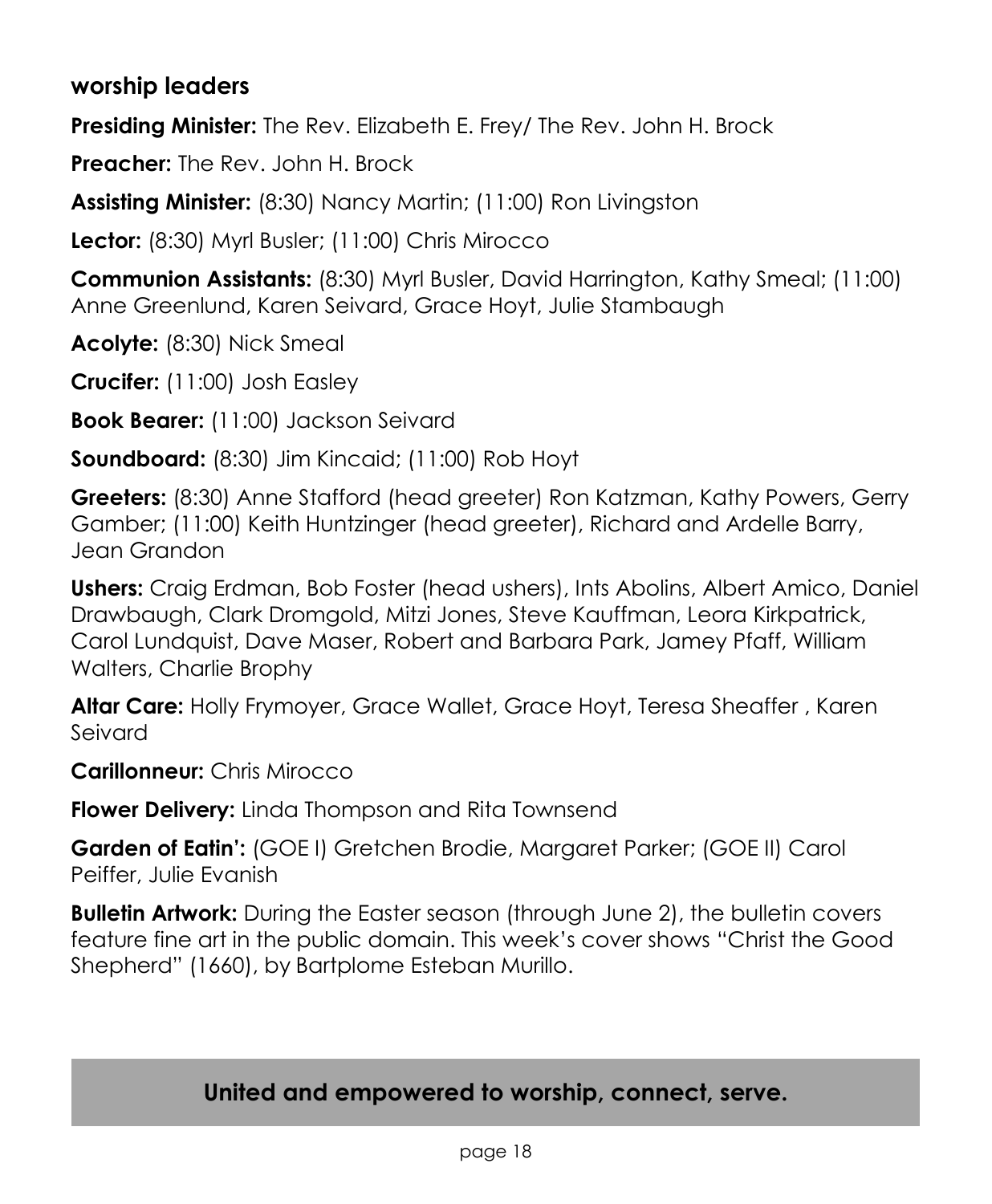

2000 chestnut street camp hill, pa 17011-5409 office: 717.737.8635 fax: 717.730.9297 trinluth@trinitycamphill.org www.trinitycamphill.org

office hours: monday-friday, 9am-4pm

gathering space receptionist hours: sunday-thursday, 6pm-9pm

# **worship notes**

**Attendance at our services** last week was 774. Copies of last week's sermons are available on the tables in Fellowship Hall, in the narthex, the tract rack in the Gathering Space, and on our website. Our web address is: [www.trinitycamphill.org](http://www.trinitycamphill.org/)

**The flowers in the Nave and Fellowship Hall**, the communion elements for all services, and the sanctuary lamp candle, the symbol of God's abiding presence, are presented to the glory of God and in loving memory of her father William Comp by Shirl Minnich; Mrs. Edward A. Miller (Dorothy) by her daughter Greta M. Guilday; Peggy Wolfinger from her husband John, children, Mary Lynn Jones, Susie Marschka, and Debbie Cuthbert, and grandchildren Max, Kelly, Alex, Lindsey, and Katie; Janet L. Preble by husband George, and the entire family; in honor of their father, Robert Lyman, and in loving memory of their mother, Jean Lyman, by their children.